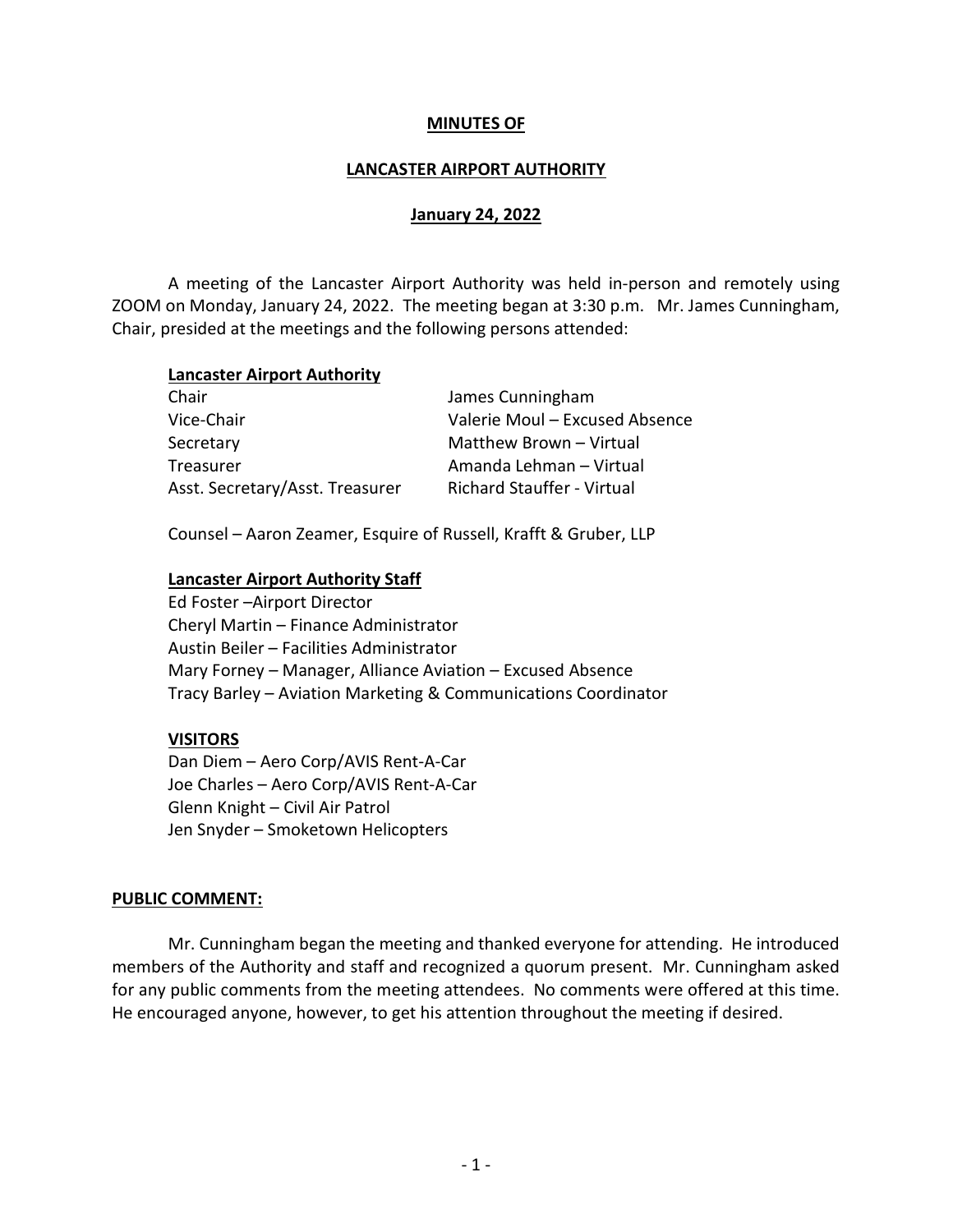### MINUTES OF LAST MEETINGS:

 Copies of the proposed minutes of the Lancaster Airport Authority Board meeting held on December 20, 2021 were distributed to the Board members. Upon motion duly made by Mr. Brown, seconded by Ms. Lehman, and unanimously agreed, the minutes were approved as submitted.

## FINANCE COMMITTEE:

FINANCIAL REPORT - Ms. Lehman reviewed the financial report for period ending December 31, 2021. The report shows that the year finished successfully. Commissions and landfill continue to be above budget in spite of the current financial climate as well as the COVID relief funds. Although expenses were higher, income still exceeded with a fantastic outcome for the year. FBO income continues to increase. Even after deducting the COGS, the overall income far exceeds the budgeted figure. The following table is the report for the referenced period.

| Period Ending December 31, 2021                    |                                               |               |                        |             |  |
|----------------------------------------------------|-----------------------------------------------|---------------|------------------------|-------------|--|
| <b>Combined General Fund and Alliance Aviation</b> |                                               |               |                        |             |  |
| <b>Reporting Period</b>                            |                                               | <b>Budget</b> | <b>Actual</b>          |             |  |
| December Net Revenue:                              |                                               | \$34,698.19   | \$131,142.56           |             |  |
| Year to Date Net Revenue:                          |                                               | \$765,504.56  | \$1,724,012.24         |             |  |
|                                                    | <b>General Fund Report</b>                    |               |                        |             |  |
|                                                    | <b>Reporting Period</b>                       | <b>Budget</b> | <b>Actual</b>          |             |  |
|                                                    | December Net Revenue:                         | \$37,278.44   | \$71,557.53            |             |  |
|                                                    | Year to Date Net Revenue:                     | \$730,158.00  | \$1,032,994.11         |             |  |
|                                                    | <b>Alliance Aviation Report</b>               |               |                        |             |  |
|                                                    | <b>Reporting Period</b>                       | <b>Budget</b> | Actual                 |             |  |
|                                                    | December Net Revenue:                         | (52,580.25)   | \$59,585.03            |             |  |
|                                                    | Year to Date Net Revenue:                     | \$35,346.56   | \$691,018.13           |             |  |
|                                                    | <b>Cash and Cash Equivalents</b>              |               |                        |             |  |
|                                                    | <b>Item</b>                                   |               | <b>Current Balance</b> |             |  |
| <b>General Fund Checking Account:</b>              |                                               |               |                        | \$2,326.90  |  |
| <b>General Fund Liquid Reserves:</b>               |                                               |               | \$633,637.27           |             |  |
| <b>Certificate of Deposit:</b>                     |                                               |               | \$2,232,000.00         |             |  |
| PLGIT Cash Account:                                |                                               |               |                        | \$28.78     |  |
| <b>PLGIT Prime Investment Account</b>              |                                               |               |                        | \$24,726.34 |  |
|                                                    | <b>PLGIT Term Account</b>                     |               | \$3,200,000.00         |             |  |
| <b>General Fund Accounts Receivable:</b>           |                                               |               | \$105,050.24           |             |  |
| <b>General Fund Accounts Payable:</b>              |                                               |               | ( \$35, 318.42)        |             |  |
| Alliance Aviation Checking/Cash on Hand:           |                                               |               | \$109,722.66           |             |  |
|                                                    | <b>Alliance Aviation Accounts Receivable:</b> |               |                        | \$68,885.18 |  |
| Alliance Aviation Accounts Payable:                |                                               |               | ( \$140, 116.14)       |             |  |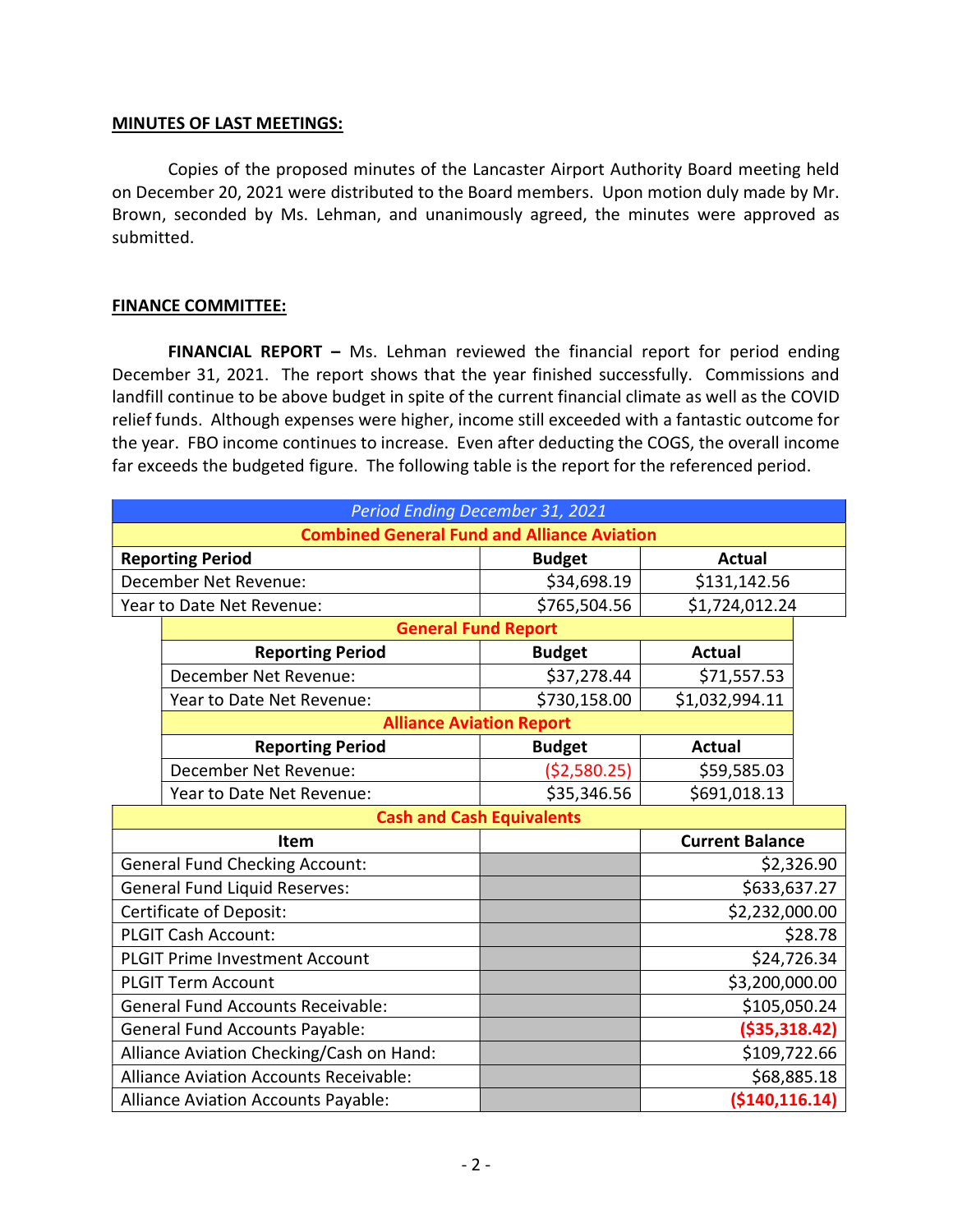| <b>Total Cash and Cash Equivalents:</b>         |                 | \$6,200,942.81            |  |  |
|-------------------------------------------------|-----------------|---------------------------|--|--|
| <b>Grant-Funded Project Construction Report</b> |                 |                           |  |  |
| Balance @ November 30, 2021                     |                 | \$90.10                   |  |  |
| <b>Grant Receipts/Transfers:</b>                |                 | \$640,816.83              |  |  |
| Line of Credit Drawdowns:                       |                 | \$0.00                    |  |  |
| <b>Total Cash Disbursements:</b>                |                 | ( \$640, 816.83)          |  |  |
| Balance @ December 31, 2021                     |                 | \$90.10                   |  |  |
| <b>Passenger Facility Charge Account</b>        |                 |                           |  |  |
| Balance @ December 31, 2021                     |                 | \$3,819.35                |  |  |
| \$1 Million Line of Credit Report               |                 |                           |  |  |
| Item                                            | Rate of 4.0000% | <b>Available Balance:</b> |  |  |
| Balance @ December 31, 2021                     |                 | \$1,000,000.00            |  |  |

The financial reports were moved for approval as submitted by Ms. Lehman, seconded by Mr. Stauffer, and unanimously approved subject to audit.

COMMUNITY DAYS EVENT: The Lancaster Airport Authority approved moving forward with Community Days being held September 17 and 18, 2022. In order to hold the event, various contracts will need to be executed to secure performers, participants, and the ancillary parts of holding these events. The following resolution permits Mr. Foster to move forward with the event:

# Resolution No. 01 of 2022 Community Days 2022

WHEREAS, the Lancaster Airport Authority desires to provide the local community an opportunity to see, hear, and touch aviation; and

WHEREAS, the Lancaster Airport Community Days is scheduled for September 17 and 18, 2022; and

WHEREAS, the Lancaster Airport Authority must execute contracts to secure event participants as well as provide supplies during the event.

NOW THEREFORE BE IT RESOLVED that Lancaster Airport Authority does hereby permit the staff of the Lancaster Airport Authority to execute contracts necessary to secure event participants and purchase necessary supplies for the Community Days event to be held September 17 and 18, 2022 at the Lancaster Airport; and

ALSO BE IT RESOLVED that the authorization of William E. Foster, Airport Director, to act as agent to execute any and all necessary documents relating to the aforementioned event is hereby approved.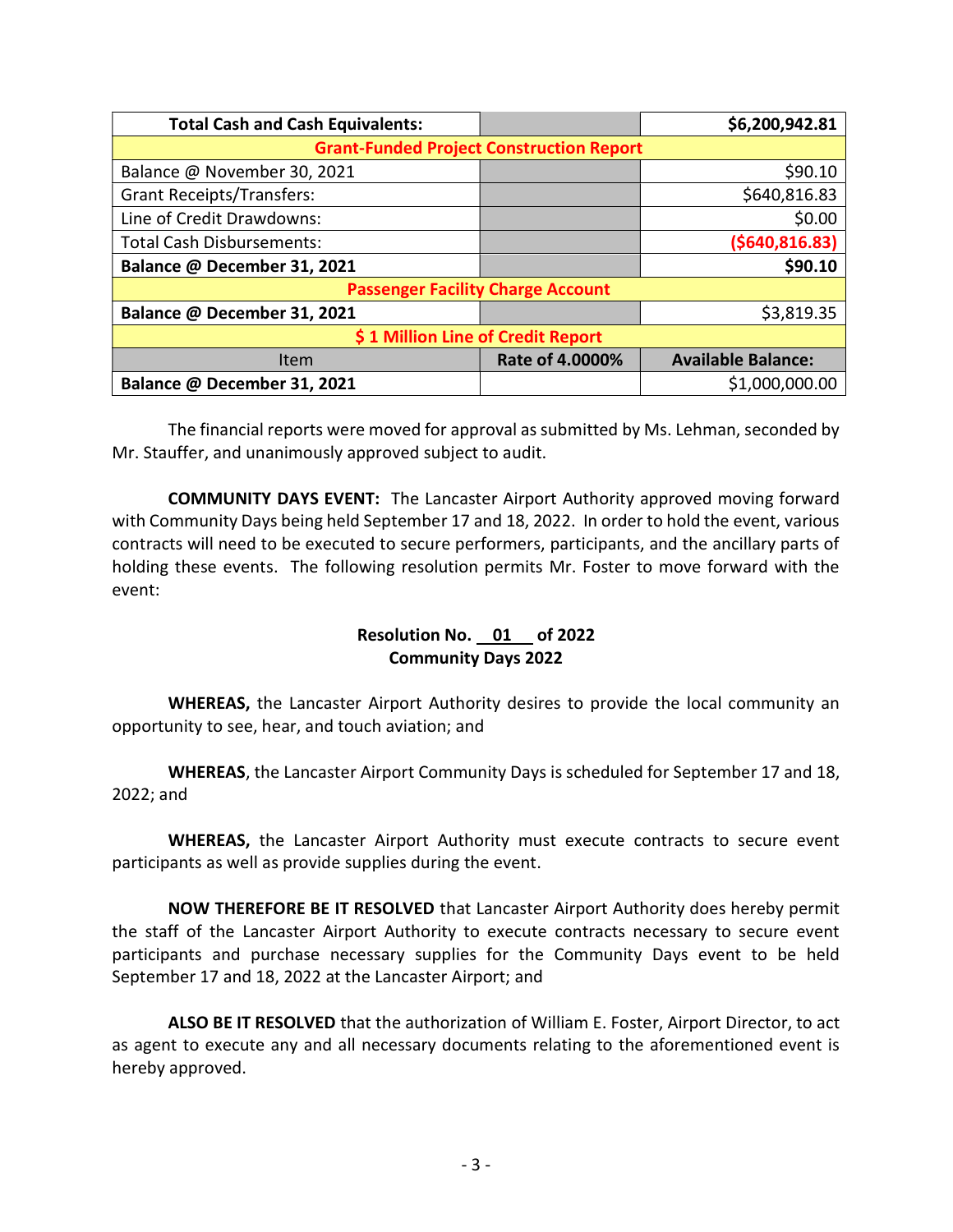Upon motion duly made by Mr. Brown, seconded by Ms. Lehman, and unanimously approved, the resolution was adopted and the approval to execute contracts was approved.

IIC WELLNESS GRANT REPORT – The Airport Authority is a member of the Intergovernmental Insurance Cooperative (IIC) with whom employee health insurance is secured. As part of the Cooperative, the Airport Authority was eligible to receive a grant for wellness. Ms. Martin reported that Staff applied for and received a \$1,000 grant towards wellness events/supplies in 2022. She anticipated that it will be utilized towards Lunch'n'Learns and CPR training.

#### PERSONNEL COMMITTEE REPORT:

COUNSEL APPOINTMENT – The Lancaster Airport Authority approves legal counsel on an annual basis. Russell, Krafft, and Gruber has been the primary legal counsel and desires to continue in this capacity. Following is a resolution approving their continued work on airportrelated matters.

# Resolution No. 02 of 2022 Legal Counsel Appointment

WHEREAS, the Lancaster Airport Authority consults with legal counsel to review documents; and

WHEREAS, Russell, Krafft & Gruber, LLP has been the engaged solicitor of record for the Lancaster Airport Authority on various projects for several years.

BE IT RESOLVED, THEREFORE, that the Lancaster Airport Authority hereby continues the appointment of Russell, Krafft & Gruber, LLP as the Lancaster Airport Authority solicitor of record for the calendar year 2022.

 Upon motion duly made, seconded, and unanimously approved, the resolution was adopted. Mr. Zeamer thanked the Airport Authority for continuing the relationship with RKG.

**OFFICERS FOR 2021 –** Mr. Cunningham presented the slate of officers' recommendation for 2022. The Board decided to maintain the current officer appointments as well as the committees.

#### Officers:

| Chair                   | James J. Cunningham     |
|-------------------------|-------------------------|
| Vice-Chair              | Valerie Moul            |
| Secretary               | <b>Matthew Brown</b>    |
| Treasurer               | Amanda Lehman           |
| Asst. Sec./Asst. Treas. | <b>Richard Stauffer</b> |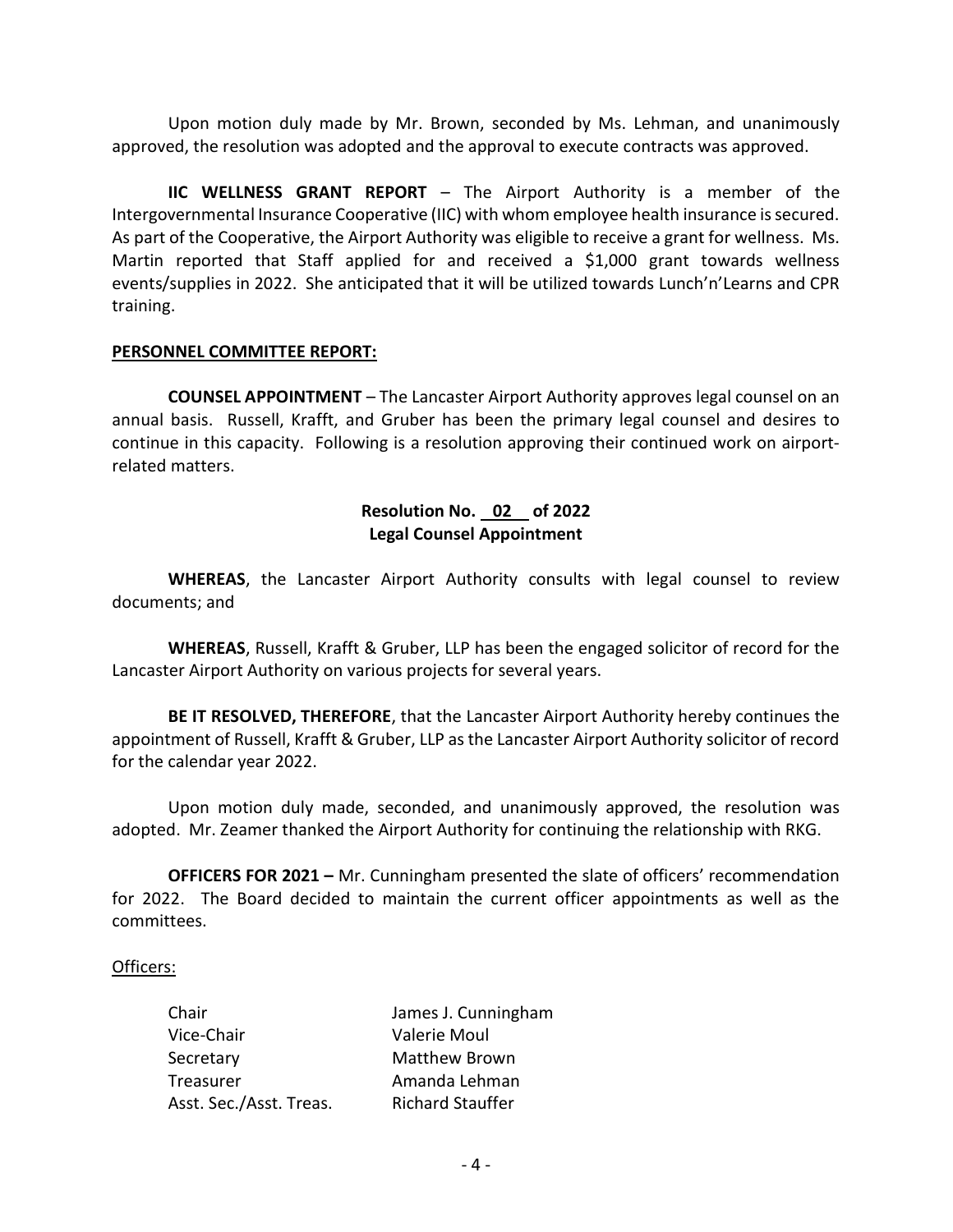## **COMMITTEES**

| <b>Property Committee:</b>   |                         |  |
|------------------------------|-------------------------|--|
| Chairman                     | Matthew Brown           |  |
|                              | <b>Richard Stauffer</b> |  |
| <b>Finance Committee:</b>    |                         |  |
| Chairman                     | Amanda Lehman           |  |
|                              | Valerie Moul            |  |
| Personnel Committee:         |                         |  |
| Chairman                     | <b>Valerie Moul</b>     |  |
|                              | James Cunningham        |  |
| <b>Facilities Committee:</b> |                         |  |
| Chairman                     | <b>Richard Stauffer</b> |  |
|                              | <b>Matthew Brown</b>    |  |

 Upon motion duly made, seconded, and unanimously approved, the slate of officers was approved.

## FACILIITES COMMITTEE:

26 NORTH LEASE AGREEMENT UPDATE: The lease agreement for 26 North expired as of December 31, 2021. Staff has been in contact with 26 North representatives regarding staying at Lancaster or not. They discussed the potential to build another hangar whether it would 26 North or the Airport. In January, Staff received word that they would be interested in continuing in their hangar at this time and not building a hangar on their own. A new lease agreement will be available at a future meeting with 26 North. Although they can be a slow payer, they have honored and paid all finance and late fee charges assessed monthly.

HI-TECH HELICOPTERS UPDATE: Mr. Brown requested an update on the Hi-Tech Helicopters lease agreement. Mr. Foster reported that there is nothing new. There continues to be tension between the on-site manager and Liberty War Birds. In December, Counsel sent a letter notifying Hi-Tech that the lease will expire and they are being requested to vacate the premises by February 28, 2022. At that time, Staff anticipate utilizing the hangar for aircraft secured with Alliance Aviation. Jen Snyder, representing Smoketown Helicopters, interjected that she just spoke with Mr. Kerrick of Hi-Tech Helicopters regarding the status of the lease and he communicated to her that he is vacating at the end of February. Smoketown Helicopters is interested in relocating their business to Lancaster and has been in communication with Staff.

HANGARS RFQ UPDATE: Staff have started the process to secure an architect to design and bid additional corporate and t-hangars to assist with alleviating the demand. A RFQ was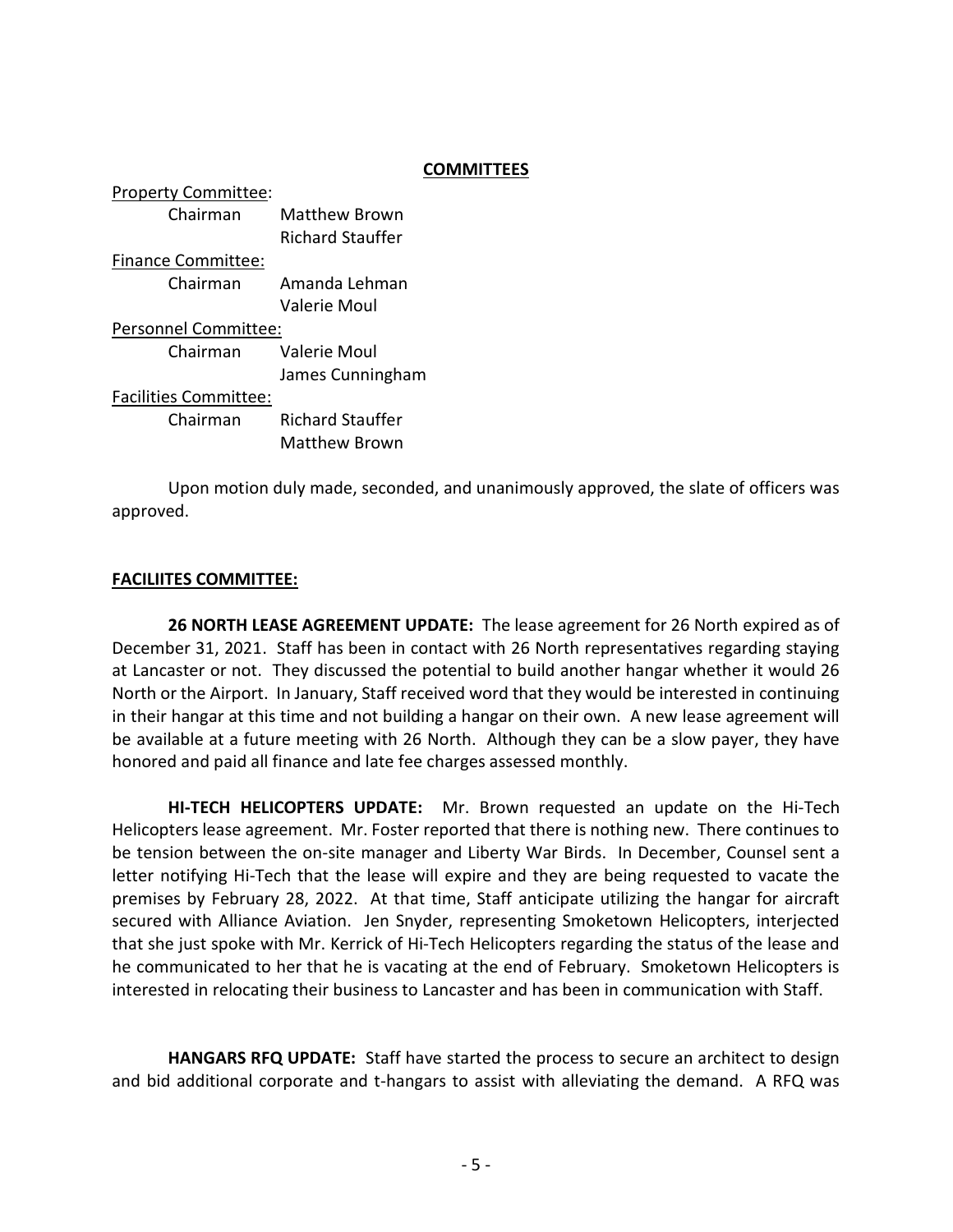released with 14 firms requesting the information. Four firms submitted responses with the anticipation to complete the review and request a fee proposal from the top selected firm.

# PROPERTY COMMMITTEE:

RGS/NPDES PERMIT: Mr. Stauffer requested an update on the schedule for the NPDES permit/relocation of the stormwater basin. Currently RGS is awaiting preliminary comments from Manheim Township prior to submitting it to the next level of approvals. They hope to be able to provide an updated schedule shortly.

ROUTE 501/MILLPORT ROAD DEVELOPMENT UPDATE: Mr. Foster reported that both parties were notified as to who was awarded which side of Route 501 – ALDI the SE corner and Earl Township Partners the SW corner of Route 501 and Millport Road. Counsel is drafting agreements for both parties for their review with a final document to be submitted for Board consideration at a future meeting.

# STAFF MANAGEMENT REPORTS:

AIRPORT DIRECTOR REPORT - Mr. Foster reported that the Airport Authority has received a grant to replace outdated equipment as well as secure new equipment. Staff will be working as quickly as possible to submit a grant request to be able to secure it as soon as possible.

FINANCE ADMINISTRATOR REPORT – Ms. Martin reported that aircraft activity finished the year at 100,111. Activity had not exceeded 100,000 since 2006 so it was pretty exciting to hear the news. About 70% of outstanding Receivables have been collected since November 30, 2021. Tracy Barley, the new administrative employee, started full-time on January 10 and she is excited to part of the team and is learning quickly.

FACILITIES ADMINISTRATOR - Mr. Beiler reported that the bus garage is still delayed with a last minute item required before occupancy can be achieved. The contractor and the architect are looking for alternatives. The FlyAdvanced hangar continues to be delayed due to material shortage and they are looking at alternatives as well to get the project moving. The second construction phase of the Runway 8-26 rehabilitation project is slated to begin late this spring. The contractor is looking at one long closure rather than multiple long-weekends.

MANAGER, ALLIANCE AVIATION – Ms. Forney was unavailable, however, she submitted year-end slides reflecting the fuel gallons sold and the overall profit from 2019, 2020, and 2021.